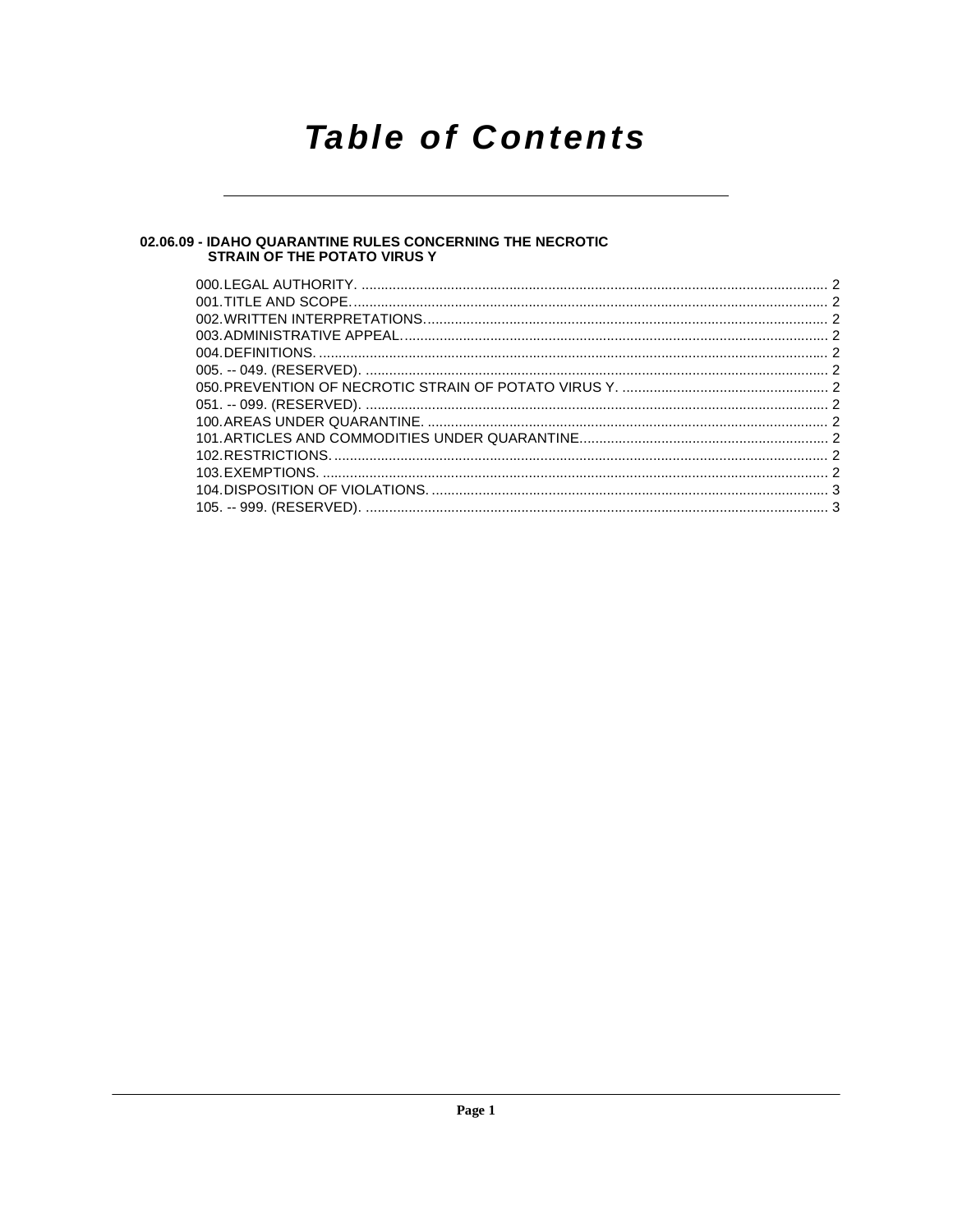#### **02.06.09 - IDAHO QUARANTINE RULES CONCERNING THE NECROTIC STRAIN OF THE POTATO VIRUS Y**

**IDAPA 02 TITLE 06 Chapter 09**

#### <span id="page-1-1"></span><span id="page-1-0"></span>**000. LEGAL AUTHORITY.**

This chapter is adopted under the legal authority of Sections 22-1905, 22-1915 and 22-2001, Idaho Code. (1-10-94)

#### <span id="page-1-2"></span>**001. TITLE AND SCOPE.**

The title of this chapter is "Idaho Quarantine Rules Concerning the Necrotic Strain of the Potato Virus Y". This chapter has the following scope: these rules shall govern the Necrotic Strain of the Potato Virus Y. The official citation for this chapter is IDAPA 02.06.09.000 et. seq. For example, this section's citation is IDAPA 02.06.09.001.

 $(1-10-94)$ 

#### <span id="page-1-3"></span>**002. WRITTEN INTERPRETATIONS.**

There are no written interpretations of these rules. (1-10-94)

#### <span id="page-1-4"></span>**003. ADMINISTRATIVE APPEAL.**

There is no provision for administrative appeal before the Department of Agriculture under this chapter. (1-10-94)

#### <span id="page-1-16"></span><span id="page-1-5"></span>**004. DEFINITIONS.**

The Idaho Department of Agriculture adopts the definitions set forth in Section 22-1904, Idaho Code, and expands the definition of "Disease" to include the Necrotic Strain of the Potato Virus Y, a virus disease of many plant species,<br>mostly in the family Solanaceae. (1-10-94) mostly in the family Solanaceae.

#### <span id="page-1-6"></span>**005. -- 049. (RESERVED).**

#### <span id="page-1-20"></span><span id="page-1-7"></span>**050. PREVENTION OF NECROTIC STRAIN OF POTATO VIRUS Y.**

The Necrotic Strain of the Potato Virus Y is not known to exist in the state of Idaho. Should this virus become established in Idaho, the Idaho potato industry may be drastically and adversely affected. These rules prevent the introduction of the Necrotic Strain of the Potato Virus Y into the state of Idaho. These rules regulate certain articles and commodities from designated areas. (1-10-94)

#### <span id="page-1-8"></span>**051. -- 099. (RESERVED).**

#### <span id="page-1-14"></span><span id="page-1-9"></span>**100. AREAS UNDER QUARANTINE.**

All states and territories of the United States and foreign countries known to have confirmed the presence of the Necrotic Strain of the Potato Virus Y. (1-10-94) Necrotic Strain of the Potato Virus Y.

#### <span id="page-1-15"></span><span id="page-1-10"></span>**101. ARTICLES AND COMMODITIES UNDER QUARANTINE.**

The following are hereby declared to be regulated articles, hosts, and possible carriers of the Necrotic Strain of the Potato Virus Y: (1-10-94) Potato Virus  $\check{Y}$ :

<span id="page-1-19"></span>

|  | <b>Potatoes For Propagation.</b> | $(1-10-94)$ |
|--|----------------------------------|-------------|
|--|----------------------------------|-------------|

#### <span id="page-1-18"></span><span id="page-1-13"></span>**02. Plants Of The Family Solanaceae**. (1-10-94)

**03. Any Other Plant**. Any other plant, plant part, article, or means of conveyance when it is determined by the Director of the Department of Agriculture or the Director's duly authorized agent to present a hazard of introducing the Necrotic Strain of the Potato Virus Y into the state of Idaho. (1-10-94) hazard of introducing the Necrotic Strain of the Potato Virus Y into the state of Idaho.

#### <span id="page-1-21"></span><span id="page-1-11"></span>**102. RESTRICTIONS.**

All articles and commodities under quarantine are prohibited entry into Idaho from an area under quarantine. (1-10-94)

#### <span id="page-1-17"></span><span id="page-1-12"></span>**103. EXEMPTIONS.**

Table stock and processing potatoes from quarantined areas may be shipped to Idaho provided they are treated with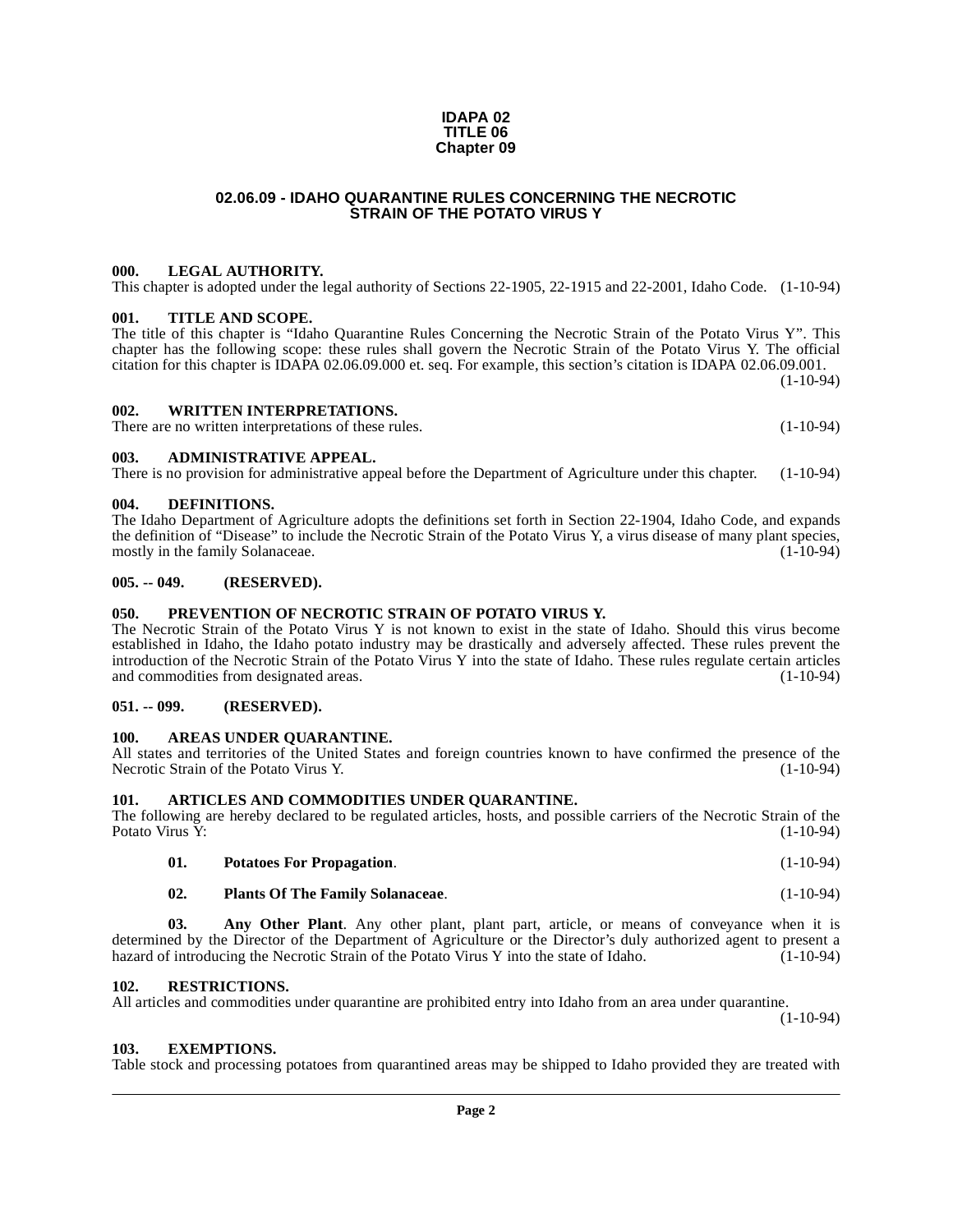sprout inhibitor registered for use in the state of Idaho. (1-10-94)

#### <span id="page-2-2"></span><span id="page-2-0"></span>**104. DISPOSITION OF VIOLATIONS.**

Any or all potato fields planted with seed potatoes from quarantined areas and any or all shipment of lots of quarantined articles or commodities listed in Section 101 above arriving in Idaho in violation of this quarantine shall immediately be sent out of the state, destroyed, or treated by a method and in a manner as directed by the Director of the Idaho Department of Agriculture or his duly authorized agent. Treatment shall be performed at the expense of the owner, or owners, or their duly authorized agent. (1-10-94)

<span id="page-2-1"></span>**105. -- 999. (RESERVED).**